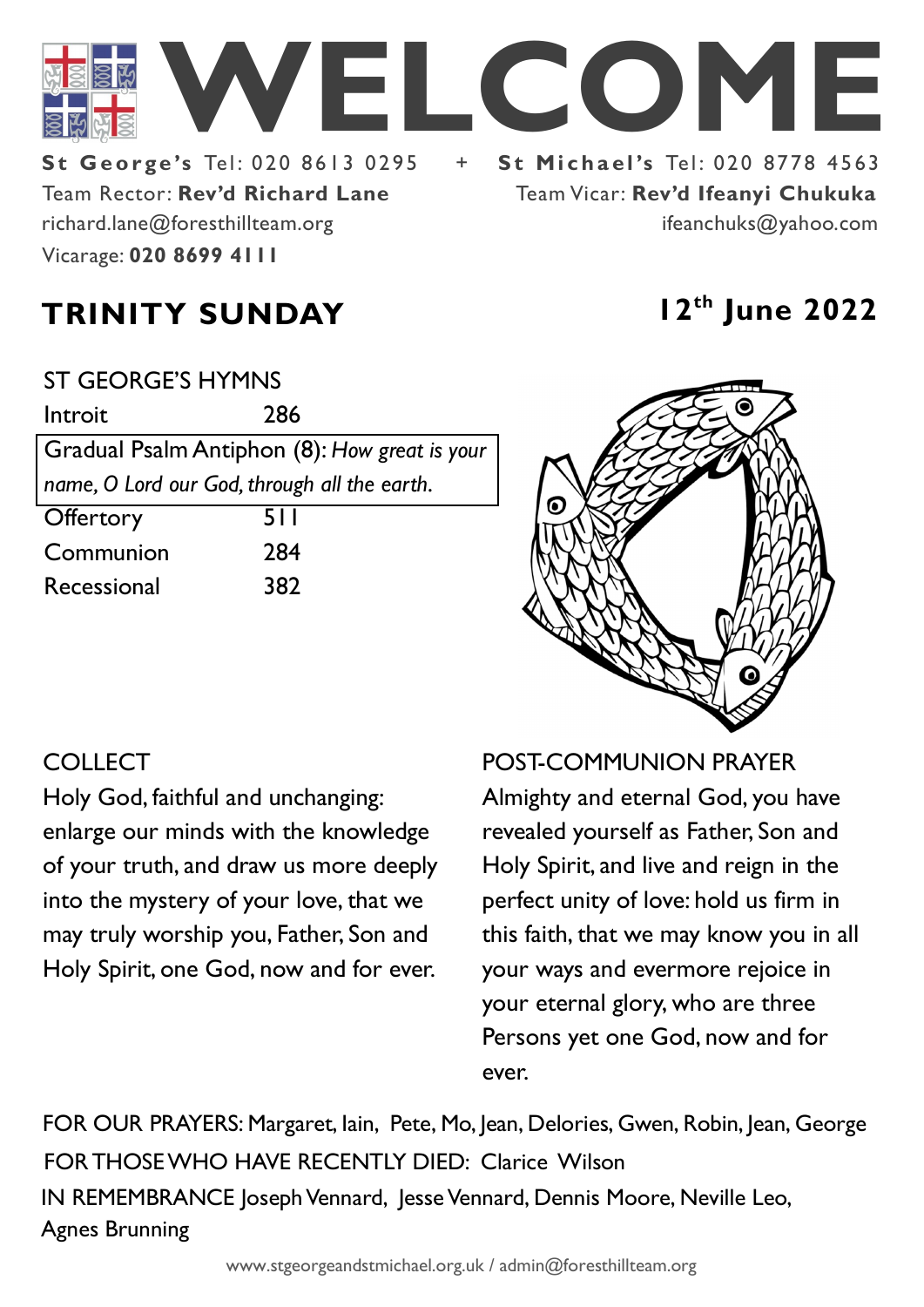LAY MINISTRY EVENINGS Information evening for those interested in exploring:

Reader ministry: **Wednesday 22 June**, 19.30 on Zoom Lay pastoral ministry (SPA or licensed): **Tuesday 21 June**, 19.30 on Zoom To register, email: ministry@southwark. anglican.org

#### **Saturday 16 July, 09:00-16:00**:

Southwark Cathedral and Trinity House Vocations forums bring together people who are considering the possibilities for the kind of ministry God is calling them to. This is the first step to entering a process of discernment about where God may lead you. You need your incumbent or chaplain to sponsor you to attend by emailing sue.stewart@southwark.anglican.org

 $QX$ 

CORPUS CHRISTI Sung Eucharist at the Chapel on **Thursday 16 June** for this festival.

 $\mathbb{C}\mathbb{C}$ 

#### **EVENTS THIS WEEK**

*Monday 13 June* Church: 18:45 - Meditation group Studio: 19:00 - 20:30 - Guides

# *Tuesday 14 June*

Church: 09:30- Morning prayer Church: 10:30 - Eucharist Hall: 18:00-19:30 - Brownies

*Wednesday 15 June* Studio: 19:30-20:30 -Yoga class Hall: 18:00 - Cubs, 20:00 - Scouts Church:19:00-21:00 New Life

*Thursday 16 June* Chapel 18:30 - **Corpus Christi festival sung Eucharist service**

*Friday 17 June* Church:19:00-21:00 New Life

S*aturday 18 June* Church: 09:30 - Morning Prayer Studio: 11:00-12:00 -Yoga class

*Sunday 19 June* Church: 10:00 - Eucharist Studio: 14:00 - 17:00 - Outside group

# **UPCOMING EVENTS**

S*aturday 25 June* **St Alfege Church 19:30 - Czech Choral Concert** S*aturday 16 July* **Church 10:00 - Church & Garden Working party** *4 - 6 November*  **Walsingham**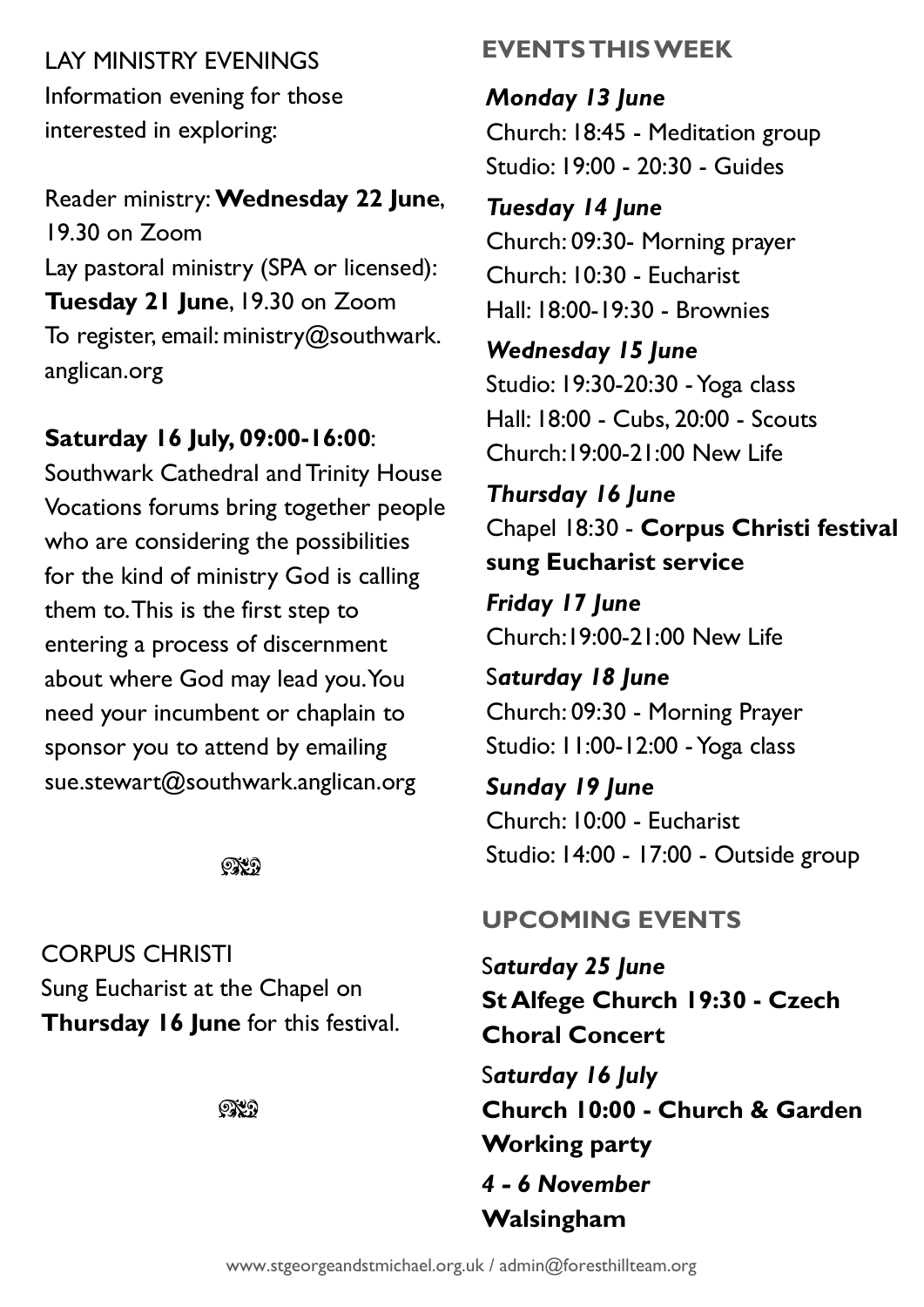FIRST SUNDAY 11:30 FAMILY SERVICE We have decided to suspend that 11:30 family service for the summer. We'll let you know when we start again.

೧೪೧

## CHURCH & GARDEN WORKING **PARTY**

After our enjoyable and successful working party in September, it's time for a summer tidy-up. You're invited to meet at church at 10:00 on **Saturday 16 July**. If you're able to bring tools such as shears, rake, secateurs, that would be useful.

#### YOUNG SERVERS

If you are 8 years old or older, you're invited to become a junior server at St George's. If you'd like to join in, have a word with Richard.

**OXO** 

A CZECH CHORAL CONCERT

Midsummer Opera will be presenting some Czech choral music including Dvořák's Mass in D, Op. 86. It takes place on **Saturday 25 June** at St Alfege Church in Greenwich (SE10 9BJ. More details on the poster in the lobby.

 $\mathbb{C}\mathbb{C}$ 

೧೪೧

# WALSINGHAM PILGRIMAGE 4-6 **NOVEMBER**

The total cost this year is £200 per person. We will meet at St George's at 9.30am on Friday 4th and return about 7.30pm on Sunday 6th. To book a place, please ask Pat Russell for a form which should be completed and returned to her with a deposit of £30. We hope you will join us this year.